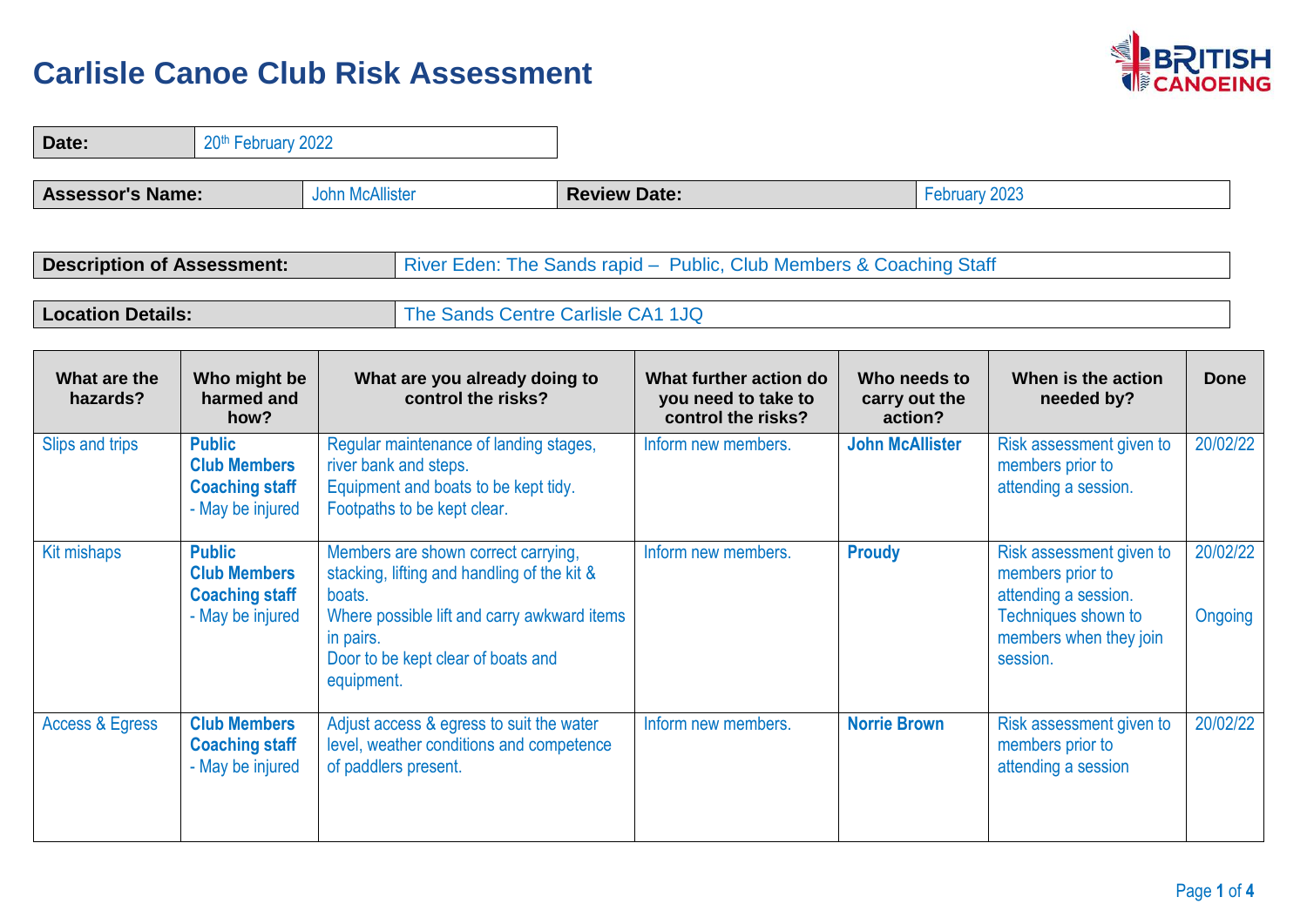

| <b>Water levels</b>                                                                                   | <b>Club Members</b><br><b>Coaching staff</b><br>- May be injured | The river sessions will be limited due to the<br>level of the water.<br>Website has a guide to when activity would<br>be suspended.<br>Website has a link to the EA measuring<br>station.                                                                       | Inform new members                                                     | <b>Norrie Brown</b>    | Risk assessment given to<br>members prior to<br>attending a session | 20/02/22 |
|-------------------------------------------------------------------------------------------------------|------------------------------------------------------------------|-----------------------------------------------------------------------------------------------------------------------------------------------------------------------------------------------------------------------------------------------------------------|------------------------------------------------------------------------|------------------------|---------------------------------------------------------------------|----------|
| <b>River Features:</b><br><b>Rocks</b><br><b>Trees</b><br>Speed & volume of<br>water<br><b>Debris</b> | <b>Club Members</b><br><b>Coaching staff</b><br>- May be injured | Briefing carried out before each session.<br>Members encouraged to attend training<br>courses.                                                                                                                                                                  | Inform new members                                                     | <b>Norrie Brown</b>    | Risk assessment given to<br>members prior to<br>attending a session | 20/02/22 |
| <b>Pollution and</b><br>water Quality                                                                 | <b>Club Members</b><br><b>Coaching staff</b><br>- May be injured | Avoid capsizes in poor conditions.<br>Risks are higher in spate conditions.<br>Washing of hands before eating                                                                                                                                                   | Inform new members                                                     | <b>John McAllister</b> | Risk assessment given to<br>members prior to<br>attending a session | 20/02/22 |
| Other river users                                                                                     | <b>Club Members</b><br><b>Coaching staff</b><br>- May be injured | Members instructed to be aware of other<br>river users and how to take<br>appropriate/avoiding action                                                                                                                                                           | Inform new members                                                     | <b>Norrie Brown</b>    | Risk assessment given to<br>members prior to<br>attending a session | 20/02/22 |
| Capsize                                                                                               | <b>Club Members</b><br><b>Coaching staff</b><br>- May be injured | Members are requested to inspect boats<br>prior to use, they are to be well maintained<br>with suitable buoyancy.<br>Members are instructed on how to exit a<br>capsized boat.<br>Members are instructed to wear helmets &<br>buoyancy aids while on activity.  | Inform new members.                                                    | <b>Norrie Brown</b>    | Risk assessment given to<br>members prior to<br>attending a session | 20/02/22 |
| <b>Drowning</b>                                                                                       | <b>Club Members</b><br><b>Coaching staff</b><br>- May be injured | Members state their ability to swim 50m.<br>Members are instructed to wear helmets &<br>buoyancy aids while on activity.<br>Members are instructed to look out for each<br>other while on activity and report any<br>concerns to the session coach immediately. | <b>Checks made that helmets</b><br>and buoyancy aids fit<br>correctly. | <b>Norrie Brown</b>    | Risk assessment given to<br>members prior to<br>attending a session | 20/02/22 |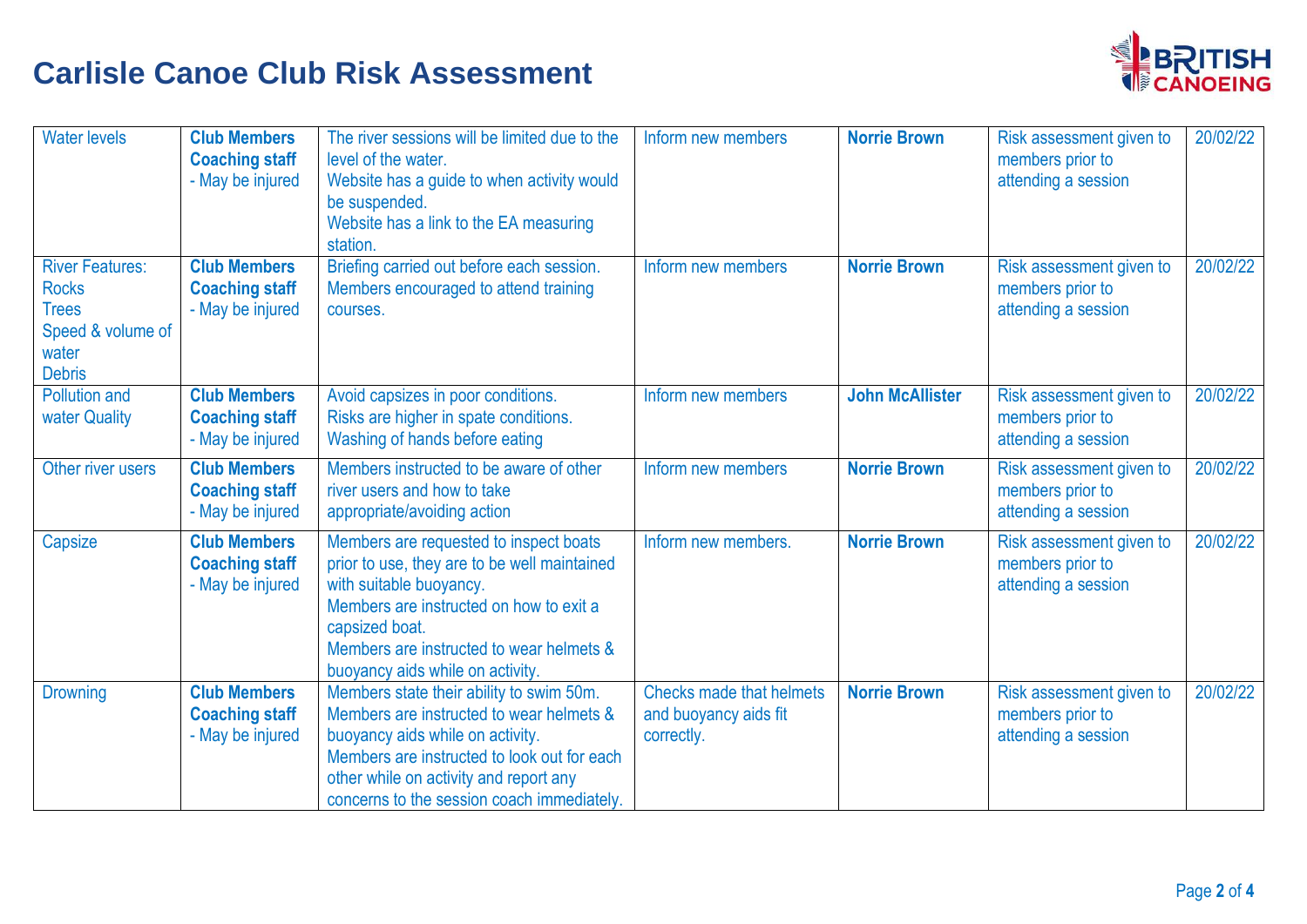

| <b>Emptying water</b><br>out of boats | <b>Club Members</b><br><b>Coaching staff</b><br>- Strain injury<br>- Back injury                                                | Members are shown correct techniques for<br>handling a boat that is flooded.<br>Where possible lifting to be done in pairs.<br>Members to check air bags and bungs prior<br>to using boats.                                                                                         | Inform new members. | <b>Jim Winterton</b>   | Risk assessment given to<br>members prior to<br>attending a session.<br>Techniques shown to<br>members when they join<br>session. | 20/02/22<br>Ongoing |
|---------------------------------------|---------------------------------------------------------------------------------------------------------------------------------|-------------------------------------------------------------------------------------------------------------------------------------------------------------------------------------------------------------------------------------------------------------------------------------|---------------------|------------------------|-----------------------------------------------------------------------------------------------------------------------------------|---------------------|
| Incident<br>procedures                | <b>Club Members</b><br><b>Coaching staff</b><br>- May be injured                                                                | Stay calm but act swiftly and observe the<br>situation.<br>Club coaches attend courses to keep up to<br>date with current best practice.<br>We have an incident action plan.<br>We have a major incident response plan.<br>We record and report any incident to British<br>Canoeing | Inform new members. | <b>John McAllister</b> | Risk assessment given to<br>members prior to<br>attending a session.                                                              | 20/02/22            |
| Welfare                               | <b>Club Members</b><br><b>Coaching staff</b><br>- May be injured<br>- Hyperthermia<br>- Hypothermia<br>- Fatigue<br>- Infection | Website offers guidance to correct clothing<br>to wear while participating in a session.<br>Any relevant medical conditions are<br>encouraged to be shared with session<br>coach.<br>Weather conditions are monitored and<br>action taken to reduce any impact to<br>participants.  | Inform new members. | <b>John McAllister</b> | Risk assessment given to<br>members prior to<br>attending a session.                                                              | 20/02/22            |
| <b>First Aid</b>                      | <b>Public</b><br><b>Club Members</b><br><b>Coaching staff</b><br>- May be injured                                               | First Aid kit Stored in the green filing<br>cabinet in the kit area.<br>Coaching staff and members are<br>encouraged to attend first aid courses.                                                                                                                                   | Inform new members  | <b>Proudy</b>          | Risk assessment given to<br>members prior to<br>attending a session.                                                              | 20/02/22            |
| Safeguarding<br>Failure               | <b>Public</b><br><b>Club Members</b><br><b>Coaching staff</b>                                                                   | <b>Compliance with British Canoeing</b><br>Safeguarding policies and procedures.                                                                                                                                                                                                    | Inform new members  | <b>Ben McAllister</b>  |                                                                                                                                   | 20/02/22            |